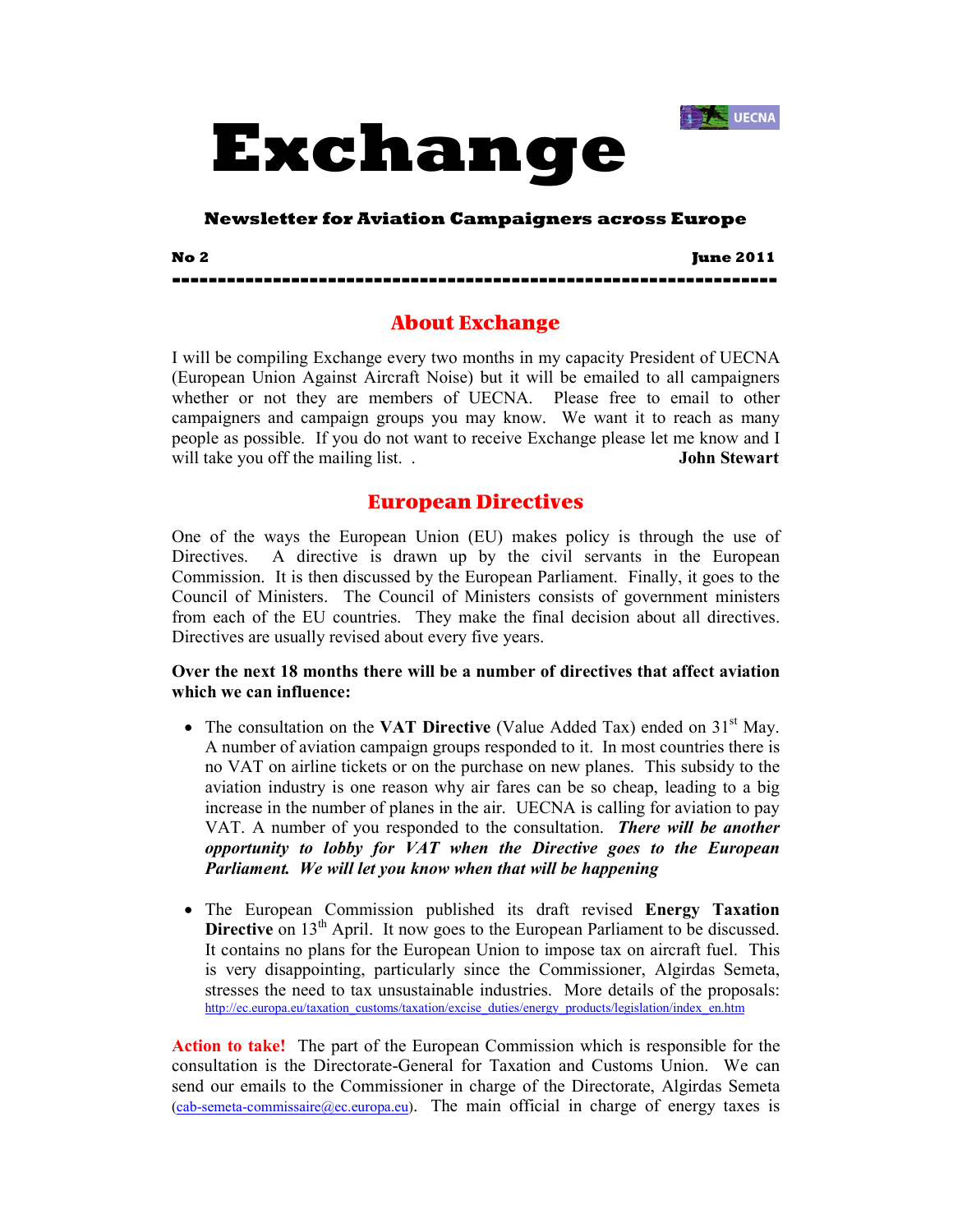Rolf Diemer  $(rolf.diemer@ec.europa.eu)$ . The proposals will be considered by the European Parliament's Committee on Economic and Monetary Affairs. Here is the link to the list of members on the Committee and their email addresses: http://www.europarl.europa.eu/activities/committees/membersCom.do;jsessionid=518A5C8F6F7A5B6 03D7F45D1C076EEEA.node2?language=EN&body=ECON. Its Chair is Sharon Bowles (Sharon.bowles@europarl.europa.eu). I suggest you email her and the MEPs from your own countries. You can email all members of the Committee if you want!

• There is news about the **Noise Directives**. There are two noise directives. Directive 2002/30 only deals with noise from aircraft at airports. Directive 2002/49 deals with noise from all other sources. This month the European Commission will publish proposals on whether or not Directive 2002/49 should be revised. It will be asking the views of the European Governments. In September or October it will be holding what it calls 'Stakeholder Forums' followed by an online consultation. The Commission will assess all the views it has heard. It will then decide whether or not to revise Directive 2002/49. In September the Commission will publish proposal on whether or not to revise the airports directive, 2002/30.

**Action to take!** We have one simple demand. We want the EU to include noise targets in both directives and a timetable by which they should be met. Without these targets and timetables governments are unlikely to do much to improve the noise climate. Write to your own government. Write to the EU Environment Commissioner, Janez Potocnik – janez.potocnick@ec.europa.eu and the Director of Sustainable Resources, Management, Industry and Air, Soledad Blanco – soledad.blanco@ec.europa.eu as well as the Chair of the Parliament's Environment, Public Health and Food Safety Committee Jo Leinen – <u>jo.leinen@ec.europa.eu</u>. I suggest you write to all the MEPs from your own country on the committee http://www.europarl.europa.eu/activities/committees/membersCom.do?language=EN&body=ENVI

 As far as the airports directive is concerned you need to contact the Transport Commissioner Brian Simpson – brian.simpson@europarl.europe.eu. Again, it is worth emailing all the MEPs from your own country on the committee http://www.europarl.europa.eu/activities/committees/membersCom.do?language=EN&body=TRAN

## What to say in your emails

# **Below is a sample letter you could use in all the responses and letters you write. But feel free to adapt it as you want or to write your own letter!**

The Commission is currently deciding whether to revise its noise directives - Directive 2002/30 only deals with noise from aircraft at airports. Directive 2002/49 deals with noise from all other sources. We are writing to you to ask you to support the introduction of noise targets in the noise directives, which the Commission is currently deciding whether to revise, and clear timetables for their implementation. The governments of member states will only take noise seriously if they are required to meet noise targets by a particular date. We suggest that the Directive should use the noise levels recommended by the World Health Organisation as their targets.

Day-time targets: http://www.who.int/docstore/peh/noise/guidelines2.html http://www.who.int/docstore/peh/noise/bruit.htm

Night noise targets: http://www.euro.who.int/\_\_data/assets/pdf\_file/0017/43316/E92845.pdf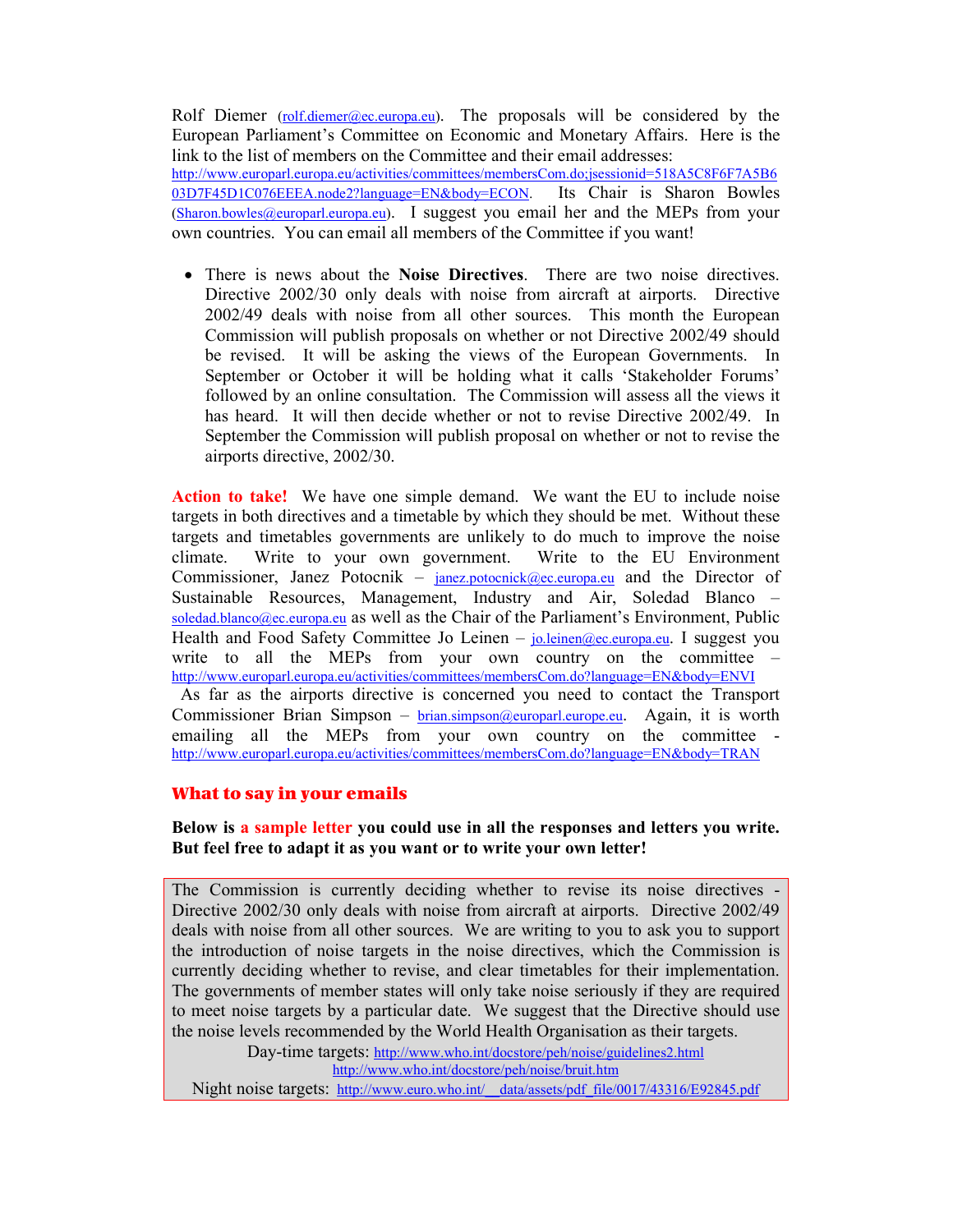# European airports could fly 28 million more without expanding

Europe's busiest airports could carry 28 million more passengers every year without further expansion or extra runways, according to a report. The study, ordered by the European commission, said more efficient use of take-off and landing slots could absorb some congestion. Demand already exceeds capacity most or all of the day at six European airports – Heathrow, Gatwick, Paris Orly, Milan Linate, Düsseldorf and Frankfurt. Some major European airports were planning to expand and may be able to cope with increases but others were not and faced worsening "capacity constraints" the report said. There are currently 26,000 flights using Europe's airspace every day. EU transport commissioner, Siim Kallas, said: "We have been concerned that the current system of allocating takeoff and landing slots at airports is inefficient, giving rise to delays and congestion. This has now been confirmed by today's report, showing that up to 28 million more passengers could travel each year through Europe's airports." The Commissioner said he intended to propose legislation this year to tackle the issue.

#### **Our concern**

The concern for residents living under flight paths is that the number of planes will continue to increase. We have had some success in stopping new runways. Heathrow is probably the best example of this. But it is more difficult to stop the slow increase in the number of flights using our airports. This is the biggest change now facing us. Our best chance of doing so is probably through the price of flying going up if aviation is forced to pay tax on its fuel and is charged VAT. That is why it is so important to lobby the European Union to try to make sure this happens.

#### A Visit to Barcelona

I visited the campaign group in Barcelona in May. Prou Soroll held a press conference in Barcelona city centre to launch a complaint they hope to bring to the European Commission and to highlight their suffering: a plane every few minutes. The planes using the airport avoid flying over much of the city but they are a big problem for many the residents living in communities close to the sea.

The number of planes using the airport has grown significantly in recent years. It is due to the increase in low-cost tourist flights and the fact that Barcelona has now flights to many more destinations than in the past. The increase in flights at Barcelona has been part of the huge building programme that has taken place in Spain over the past few decades. Airports have grown, motorways have been built and a new high-speed rail line has been constructed. Even now, the Government wants to double the present capacity of the country's airports. This rush to build transport infrastructure was due to a belief that Spain had to catch up with other Western countries. The result is that Spain now has more motorways than any other European country. Motorway kilometers rose from 2,000 in 1982 to 14,000 today. A lot of the new infrastructure was paid for by money from the European Commission.

Organisations such Ecologistas en action, a leading network of environmental groups, hope things might start to change. The European money is more difficult to get, oil prices are rising and all this infrastructure has done little to assist the unemployed youth who are demonstrating in towns and cities across the country. Linking up with organizations such as Ecologistas en action might well be a good move for Prou Soroll in its fight to cut aircraft noise in Barcelona.